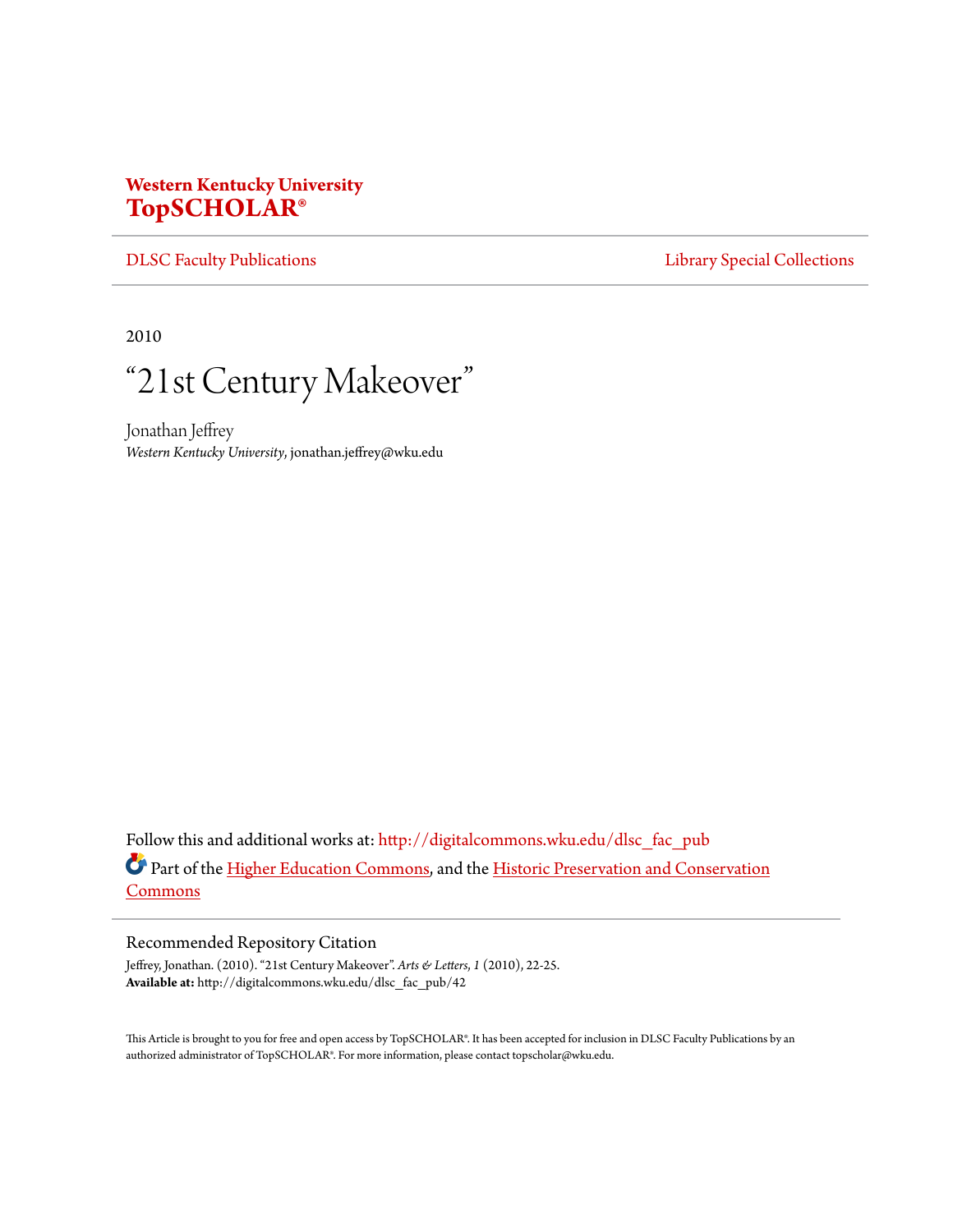## Published in *Arts & Letters*, vol. 1 (2010): 22-25.

"21<sup>st</sup> Century Makeover," By Jonathan Jeffrey

A century ago, anxious students and Bowling Green citizens watched construction workers erect the first new campus building on Western's fledgling campus. They viewed the architectural drawings for the building on exhibition in a downtown storefront, but even those carefully executed renderings belied Van Meter Hall's grandeur. As the centenary year of Van Meter Hall's dedication approaches, students and local citizens are once again intrigued by this venerated structure and anxious to view the results of its major alterations and additions.

 As the Southern Normal School grew in cramped quarters downtown, Henry Hardin Cherry no doubt cast an envious eye on the attractive campus of the Pleasant J. Potter College for Young Ladies. The college's hilltop site afforded a commanding view of a growing city and presented the ever-clever president with a symbolic location for his growing institution. In 1906 the state established one of its two new normal schools in Bowling Green, affording Cherry the opportunity to purchase the Potter property for construction of his own "academical village." In a bold and progressive move, he hired architect Brinton B. Davis and landscape architect Henry Wright to develop a master plan for the new college campus. The duo presented a lovely design which included a circular arrangement of buildings around the hill's perimeter.

 The campus already boasted a significant classroom building as well as a president's home, vestiges of the defunct Potter College. The first new building for the Western Normal School was a major administration building that would contain administrative offices, three classrooms, and a 1,600-seat auditorium for chapel services and community events. Cherry viewed daily chapel meetings as a bonding experience for the students, particularly as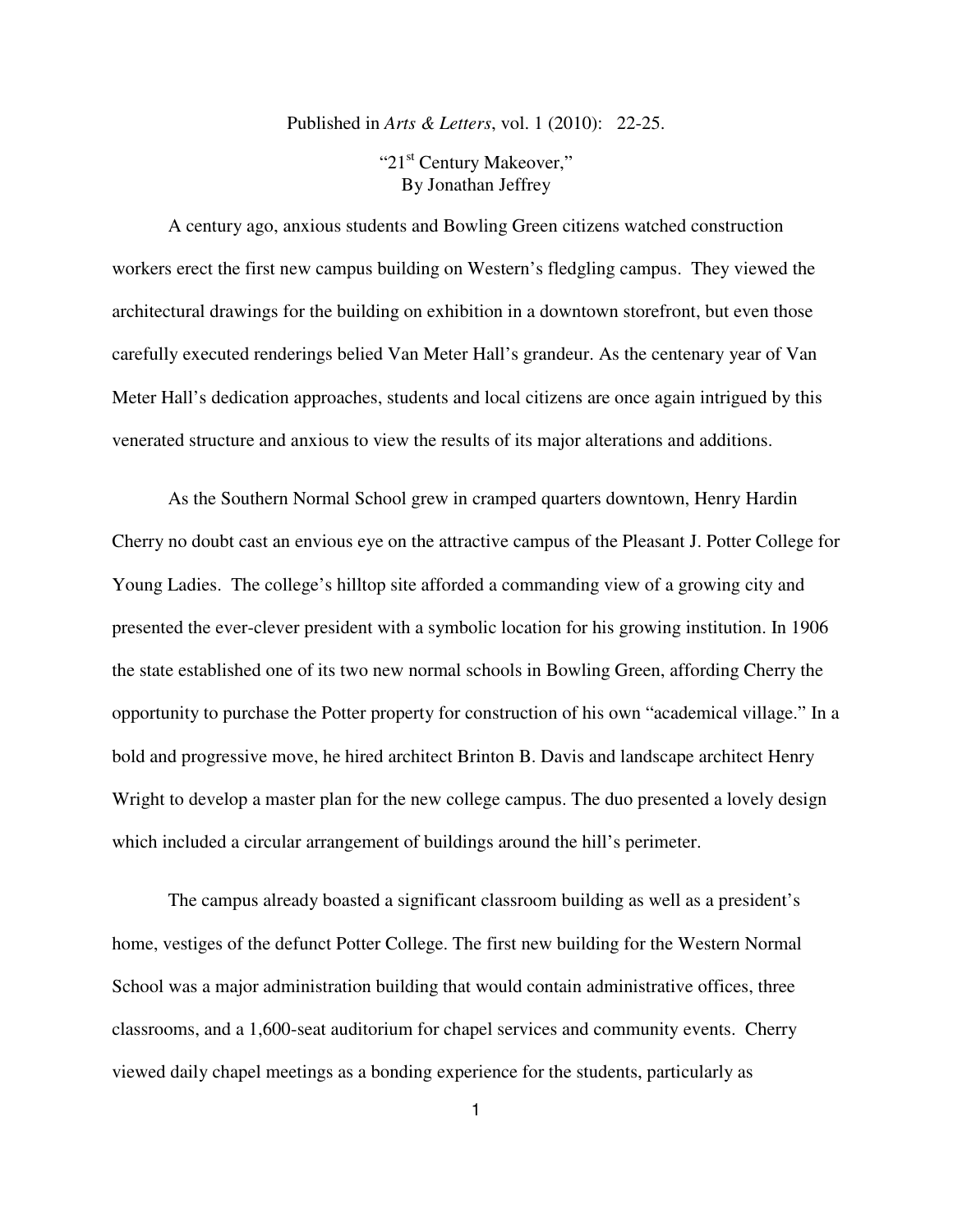enrollments rose, thus a commodious meeting hall was of paramount importance. Cherry also wanted the building to reflect the institution's promising future. Agreeing, Davis chose a Classic Revival style that hinted of the Acropolis's Erechtheion temple with its stately portico, classic ornamentation, and handsome location atop College Hill.

 Davis had hoped that the new building would be faced with the white oolitic limestone, known in trade circles as Bowling Green limestone and found in abundance in Warren County. However, the county's major quarry experienced labor disturbances and declared bankruptcy in 1910; it reopened in time to provide the cut-stone trimmings used throughout the building. Most of Davis's later campus designs at Western specified the white limestone. After a number of delays the Administration Building was dedicated on 5 May 1911.

 Davis's brilliant design created a bastion of knowledge to top the city's highest hill. A student, who first saw the campus in 1913, thought the administration building "was the biggest building in the world." For students coming from farms on the Barrens or near the Knobs, this majestic structure towered. Pride manifested in the new building was apparent at its dedication as thousands toured the facility. The student paper praised the Administration Building, citing its gleaming white columns" and the "open doors" that beckoned students to enter and "conquer ignorance." Local residents complimented the building's attractive masonry and stone exterior throughout the construction process, but they anxiously anticipated the opportunity to view the structure's interior. They were not disappointed. In the beautifully appointed lobby, Davis included imported stone, sweeping marble staircases with wrought iron balustrades, Spanish floor tiles, classical moldings and columns, and an attractive stained glass skylight. The auditorium was the city's largest meeting space, and it impressed with its capacious wood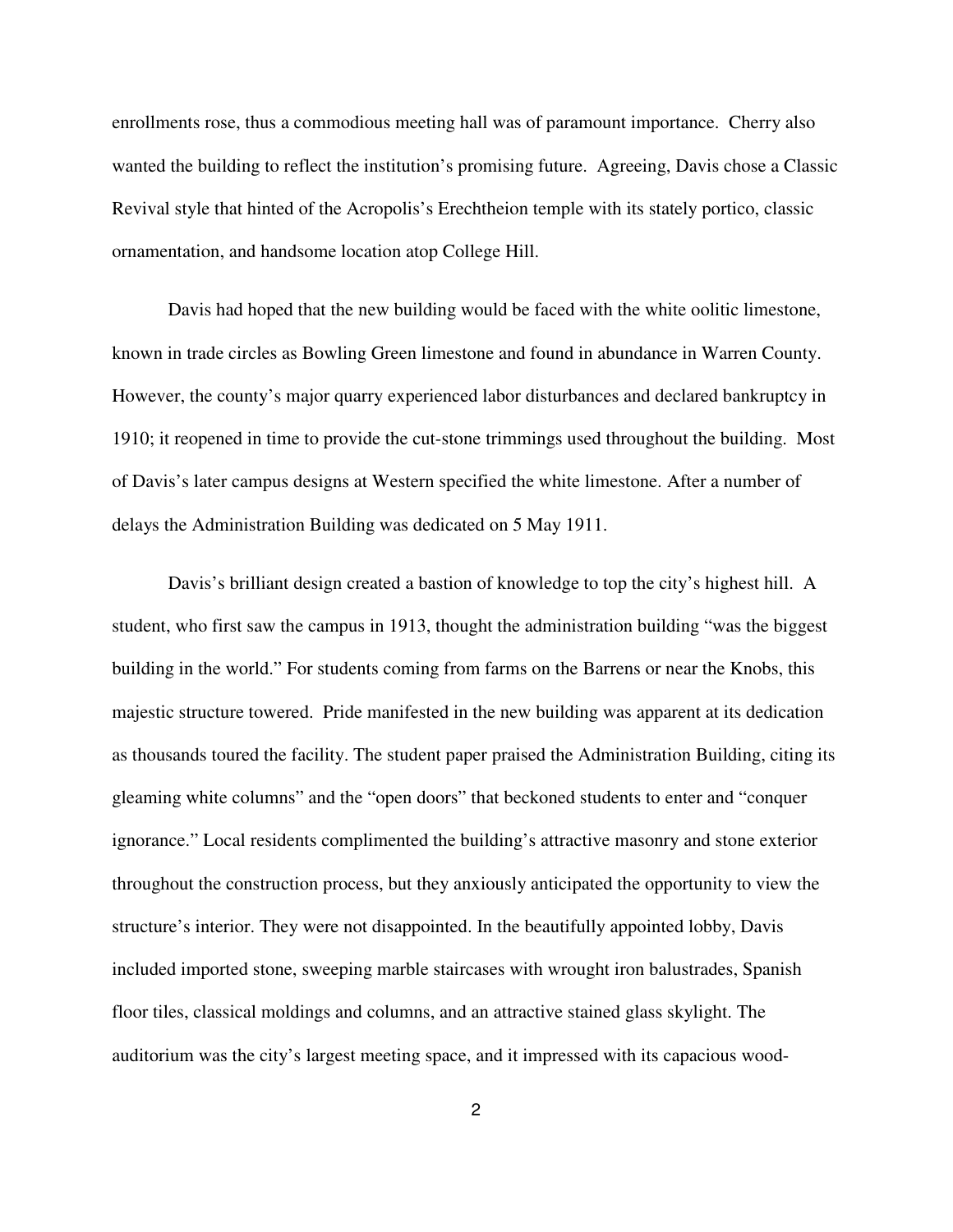paneled stage, massive brass light fixtures, heavy draperies, and the sea of theater seats. For approximately \$125,000 Davis had created the aura that Cherry envisioned for Western, as the president was "concerned with the biggest, the highest, the most, the best, the most worthwhile, and the most beautiful."

Western officials named the new auditorium Van Meter Hall in honor of Charles Jacob Van Meter, a steamboat captain who provided one of the school's first major monetary gifts; an auditorium at the school's old downtown location had previously been named for Van Meter. The entire structure was christened the Administration Building. The Board of Regents officially changed the name of the building to Van Meter Hall in 1968 after a major renovation.

Just like their counterparts a century earlier, students and Bowling Green citizens are eager to view Van Meter's additions and renovations executed by RossTarrant Architects of Lexington. What they find will impress them: cleaned and restored architectural features, bright and attractive meeting facilities, enlarged dressing rooms, improved lighting and acoustics, new seating, a dramatically enlarged stage area allowing greater utilization of the facility, better building access including handicapped entrances and an elevator, as well as the addition of patron bathrooms near the lobby. Befitting an arts facility, Van Meter will also boast several new pieces of artwork, including a major new sculpture, a second floor fresco, and the incorporation of the familiar Four Seasons sculpture grouping in the auditorium itself. One thing that remains from the old Van Meter is the unique Western experience of exiting from an evening performance and walking out into the stars. Thank goodness some things never change!

SIDEBAR: Professor Aristide Sartorio carved the Four Seasons sculpture found in the niches of the renovated Auditorium. The artist sculpted these voluptuous Art Nouveau figures